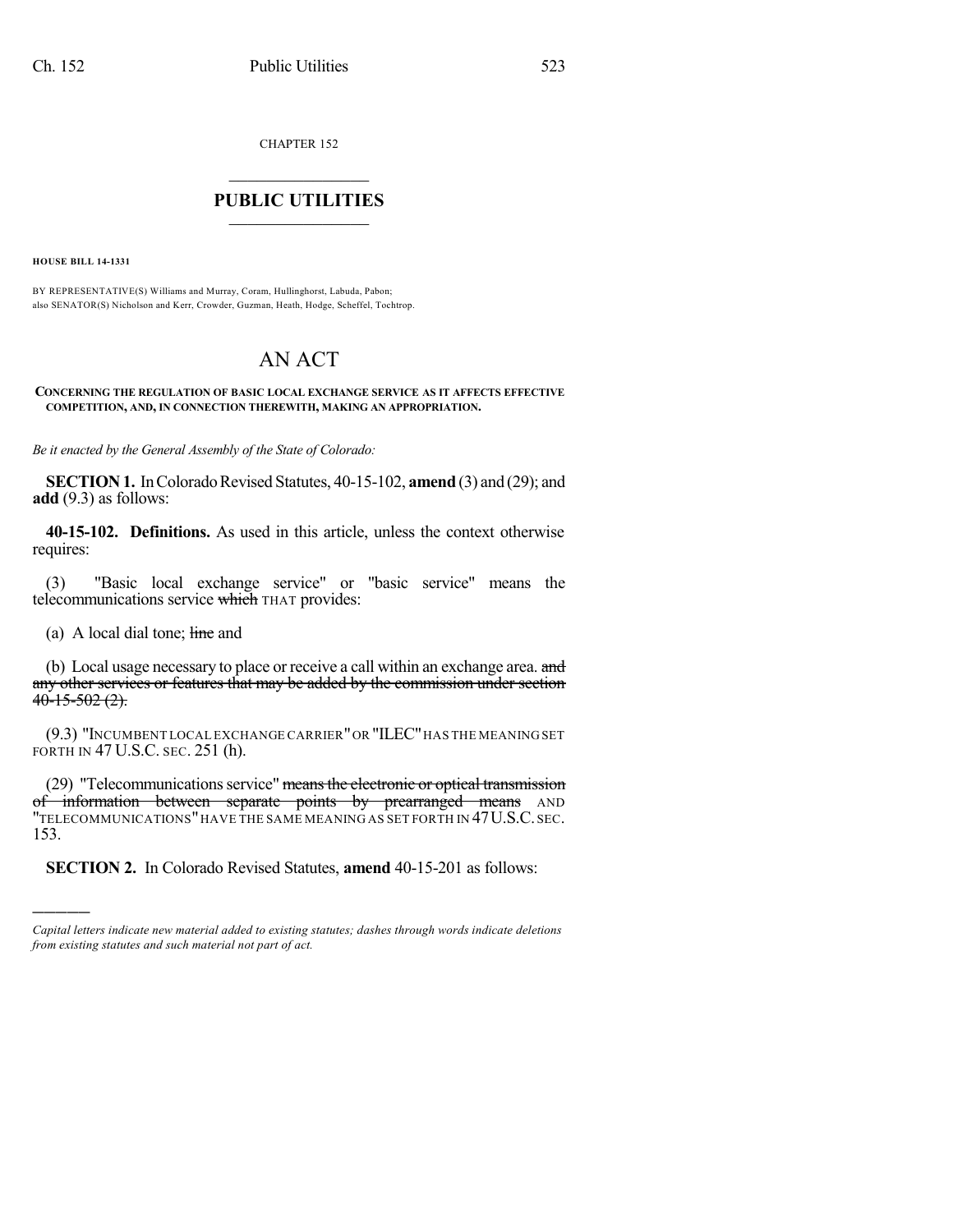**40-15-201. Regulation by commission.** (1) For purposes of this part 2, except as otherwise provided in this title, each provider of basic local exchange service is declared to be affected with a public interest and a public utility subject to the provisions of articles 1 to 7 of this title, so far as applicable, including the regulation of all rates and charges pertaining to local exchange companies; except that, if a provider applies for and receives commission approval of an alternative form of regulation, or if a provider is a rural telecommunications provider subject to simplified regulatory treatment under section  $40-15-203.5$  or  $40-15-503$  (2) (d), the commission shall not consider the provider's overall rate of return or overall revenue requirements when determining the just and reasonable rate for a particular product or service. For a rural telecommunications provider subject to simplified regulatory treatment under section 40-15-203.5 or 40-15-503  $(2)$  (d), basic local exchange service shall be regulated as provided in subsection  $(2)$  of this section. The commission may promulgate such rules as are necessary for the purpose of **implementing the provisions of** TO IMPLEMENT this part 2.

(2) The following products, services, and providers are BASIC EMERGENCY SERVICE IS declared to be subject to regulation pursuant to UNDER this part 2 and subject to potential reclassification under section 40-15-207.

(a) Basic local exchange service;

(b) Basic emergency service;

(c) (Deleted by amendment, L. 99, p. 185, § 3, effective March 31, 1999.)

(d) White page directory listing;

(e) Local exchange listed telephone number service;

(f) New products and services included in the definition of basic local exchange service;

(g) Dual tone multifrequency signaling;

(h) Operatorservices necessaryforthe provision of basic local exchange service.

**SECTION 3.** In Colorado Revised Statutes, 40-15-203, **repeal** (2), (3), (4), and (5) as follows:

**40-15-203. Manner of regulation - refraining from regulation.** (2) In accordance with the provisions of this part 2, upon its own motion or application of a local exchange provider, the commission may refrain from regulation for competitive purposes, and authorize a local exchange provider to provide all or a portion of a private telecommunications network service understated or negotiated termsto any person or entity that has acquired, is contemplating the acquisition of, or is operating a private telecommunications network.

(3) (a) At any time, the local exchange provider may file or the commission on its own motion may request that the provider file a verified application with the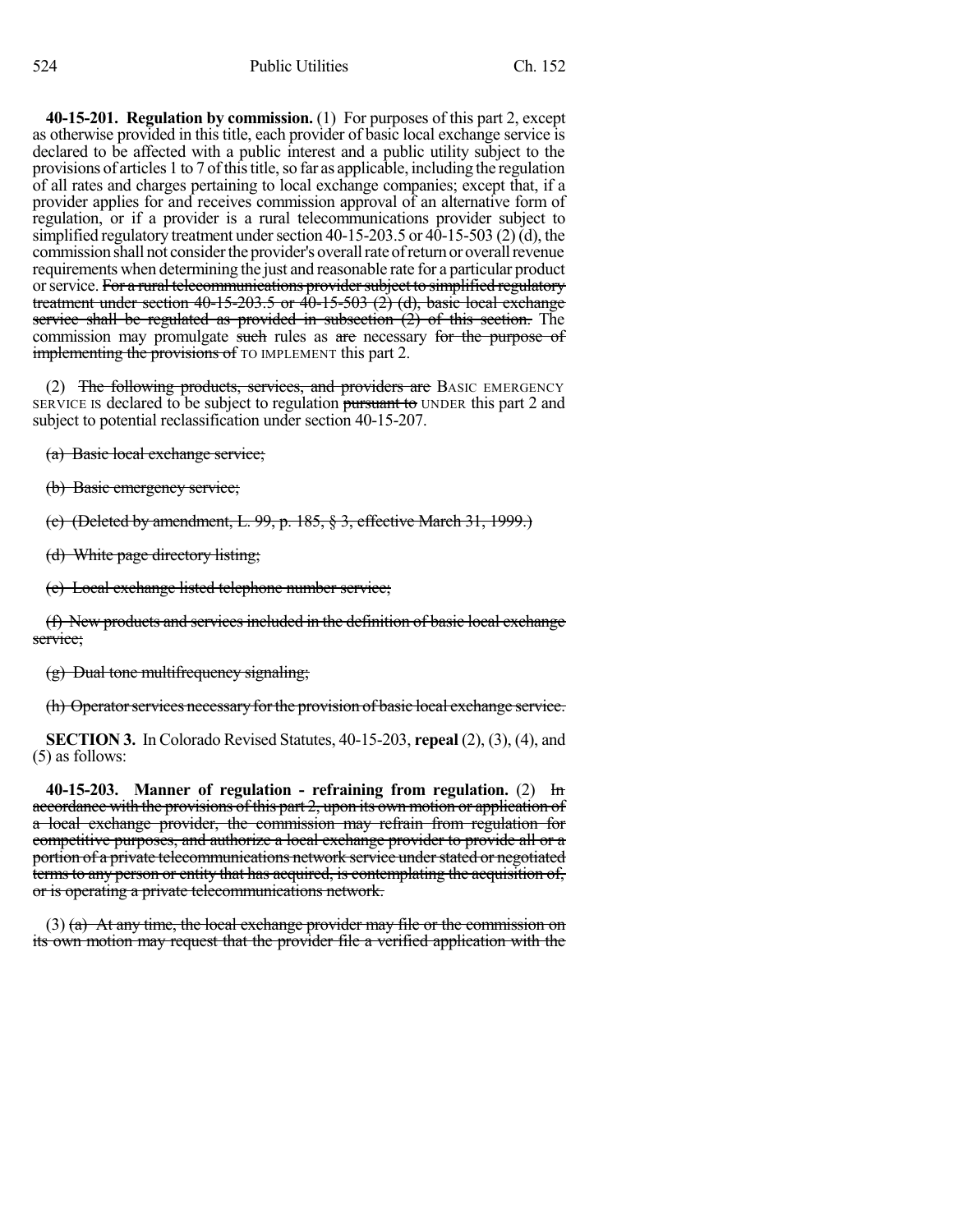commission for refraining from regulation for competitive purposes. The application shall contain at least the following information:

(I) The name and address of the local exchange provider;

(II) The name and address of the person or entity that has acquired, is contemplating the acquisition of, or is operating a private telecommunications network;

(III) A statement of what products orservices of the local exchange provider are offered or are being provided by such private telecommunications network;

(IV) A statement that the local exchange provider intends to provide a competitive alternative proposal to its existing regulated tariffs for such person or entity;

(V) A statement of what products and services of the local exchange provider will or may be subject to the competitive alternative.

(b) For the purpose of evaluating said application, the commission may require such additional information as it deems proper for the processing of the application.

(c) The local exchange provider's application for refraining from regulation for competitive purposes and all information contained therein shall remain confidential.

(d) The commission shall approve or deny any such application for refraining from regulation for competitive purposes within ten days after the filing of the application; except that the commission may, by order, defer the period within which it must act for one additional period of five days. If the commission has not acted on any such application within the appropriate time period permitted, the application shall be deemed granted.

(4)  $(a)$  Upon approval of an application for refraining from regulation for competitive purposes, the local exchange providermaythereafter negotiatewith the person or entity that intends to acquire, is contemplating the acquisition of, or is operating a private telecommunications network withoutregard to its obligations as a public utility under articles 1 to 7 of this title, including any tariffs of such company on file and approved by the commission.

(b) Within ten days after the conclusion of such negotiations between the local exchange provider and the entity which intends to acquire, is contemplating the acquisition of, or is operating a private telecommunications network, such provider shall file with the commission the final contract or other evidence of what basic local exchange service will be provided to such person or entityandwhat will be the charges and costs for such service. The final contracts or other evidence and all information contained therein shall remain confidential. Thereafter, for any basic local exchange service actually furnished through a private telecommunications network to a person or entity that is a party to a contract or other arrangement that has been filed with the commission pursuant to this section, such provider may also furnish or offer to furnish similar basic local exchange service to such person or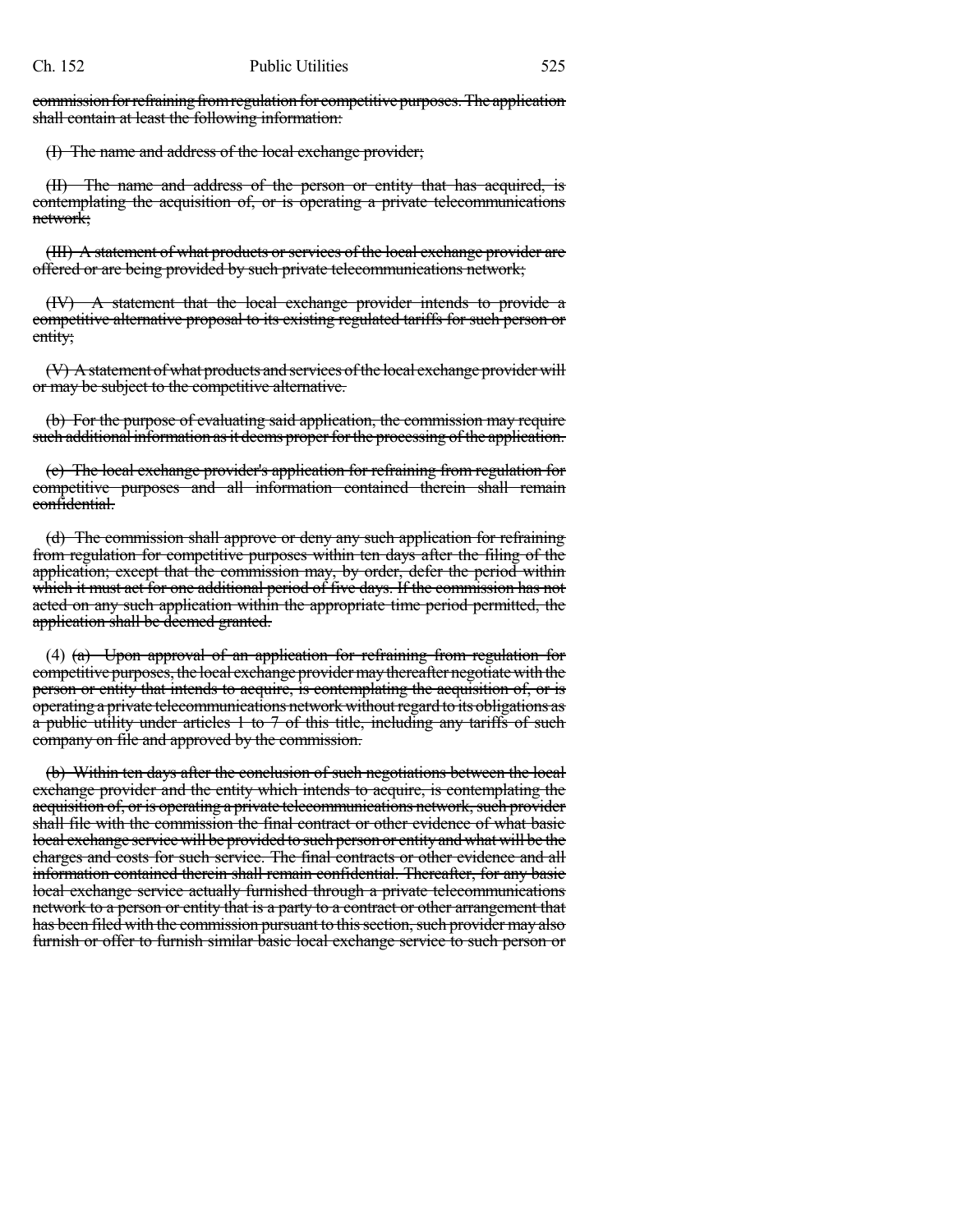526 Public Utilities Ch. 152

entity operating such private telecommunications network without regard to its obligations as a public utility under articles 1 to 7 of this title, including any tariffs ofsuch provider on file and approved bythe commission. The commission shall not have the power to approve or disapprove services provided or the charges therefor, but this limitation shall not prevent the commission from considering and evaluating the same, and the costs associated therewith, for general regulatory purposes.

(5) The provisions of articles  $3$  and  $6$  of this title shall not apply to proceedings related to an application for refraining from regulation for competitive purposes submitted pursuant to subsection (2) of this section.

**SECTION 4.** In Colorado Revised Statutes, **repeal** 40-15-206.

**SECTION 5.** In Colorado Revised Statutes, 40-15-208, **amend** (2) (a) (I) as follows:

**40-15-208. High cost support mechanism - Colorado high cost administration fund - creation - purpose - operation - rules.** (2) (a) (I) The commission is hereby authorized to establish a mechanism for the support of universal service, also referred to in this section as the "high cost support mechanism", which shall MUST operate in accordance with rules adopted by the commission. The primary purpose of the high cost support mechanism is to provide financial assistance as a support mechanism to local exchange providers IN AREAS WITHOUT EFFECTIVE COMPETITION to help make basic local exchange service affordable and allow such THE providers to be fully reimbursed for the difference between the reasonable costs incurred in making basic service available to their customers within a rural, high cost geographic support area and the price charged for such service A REASONABLE BENCHMARK RATE FOR BASIC SERVICE, AS DETERMINED BY THE COMMISSION, after taking into account any amounts received by such providers under price support mechanisms established by the federal government and by this state, REGARDLESS OF THE CLASSIFICATION OF BASIC SERVICE UNDER PART 2, 3, OR 4 OF THIS ARTICLE.

**SECTION 6.** In Colorado Revised Statutes, 40-15-301, **amend** (2) as follows:

**40-15-301. Regulation by the commission.** (2) The following telecommunications products, services, and providers are SWITCHED ACCESS IS declared to be initially subject to regulation pursuant to UNDER this part 3, SUBJECT TO SECTION 40-15-307. and subject to potential deregulation under section  $40 - 15 - 305$ :

(a) Advanced features offered and provided to residential customers and nonresidential customers with no more than five lines;

(b) Premium services except as provided in section 40-15-401 (1) (f), (1) (g), (1)  $(h)$ , and  $(1)$  (i);

(c) InterLATA toll;

(d) IntraLATA toll, subject to the provisions of section 40-15-306;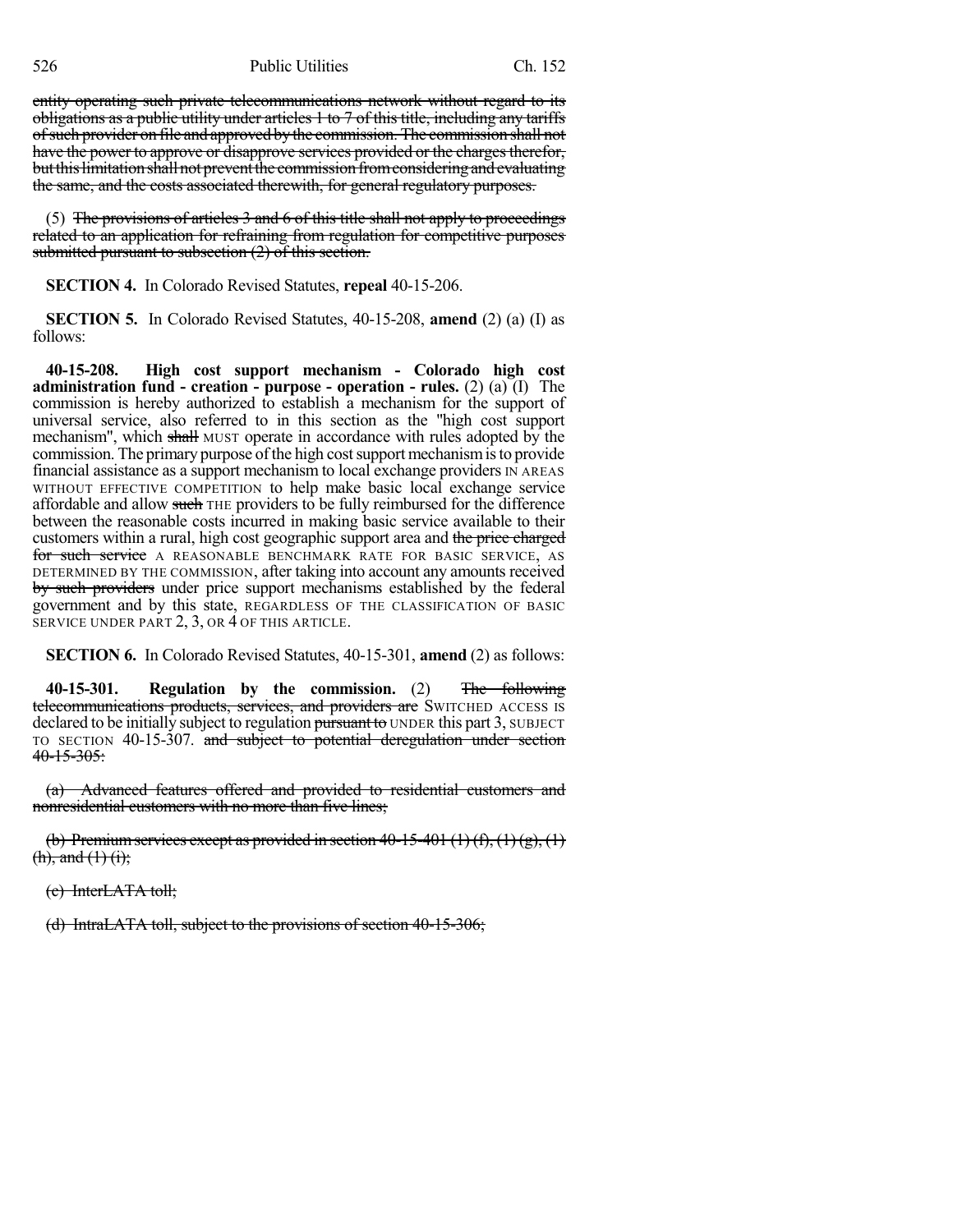(e) Switched access, subject to the provisions of section 40-15-307;

(f) Private line service with a capacity of less than twenty-four voice grade circuits;

(g) Nonoptional operator services.

**SECTION 7.** In Colorado Revised Statutes, 40-15-302, **repeal** (3) as follows:

**40-15-302. Manner of regulation - rules.** (3) The provisions of section 40-15-206 pertaining to regulation of the discontinuation or rearrangement of basic local exchange service shall apply to all services and products regulated pursuant to this section.

**SECTION 8.** In Colorado Revised Statutes, **repeal** 40-15-306 as follows:

**40-15-306. IntraLATA interexchange services.** IntraLATA interexchange telecommunications services shall be regulated in accordance with the provisions of this part 3; except that such services shall not automatically be deregulated as part 4 services pursuant to section 40-15-305 except upon application of the provider of such services. No interexchange provider shall market intraLATA interexchange telecommunications services without obtaining prior approval of the commission. An interexchange provider shall not be required to compensate a local exchange provider for incidental telecommunications services that occur after July 2, 1987.

**SECTION 9.** In Colorado Revised Statutes, 40-15-401, **amend** (1)(b); and **add** (1) (p.5), (2), (3), (4), and (5) as follows:

**40-15-401. Services, products, and providers exempt from regulation definition.** (1) The following products, services, and providers are exempt from regulation under this article or under the "Public Utilities Law" of the state of Colorado:

(b) Cellular telecommunications services BASIC SERVICE; EXCEPT THAT:

(I) THE HIGH COST SUPPORT MECHANISM, AS DESCRIBED IN SECTIONS 40-15-208 AND 40-15-502, REMAINS EFFECTIVE TO SUPPORT BASIC SERVICE REGARDLESS OF THE CLASSIFICATION OF BASIC SERVICE OR VOICE-OVER-INTERNET PROTOCOL SERVICE IN THIS PART 4;

(II)(A) UNTIL JULY 1,2016,EACH INCUMBENT LOCAL EXCHANGE CARRIER SHALL CHARGE A UNIFORM PRICE FOR BASIC SERVICE THROUGHOUT ITS SERVICE TERRITORY; EXCEPT THAT AN INCUMBENT LOCAL EXCHANGE CARRIER SHALL NOT CHARGE A PRICE FOR BASIC SERVICE THAT IS MORE THAN THE PRICE THAT THE CARRIER CHARGED ON DECEMBER 31,2013, UNLESS THE PRICE CHARGED IS LOWER THAN THE URBAN RATE FLOOR PRESCRIBED BY THE FEDERAL COMMUNICATIONS COMMISSION. IF A CARRIER CHARGES LESS THAN THE URBAN RATE FLOOR, THE CARRIER MAY INCREASE THE PRICE TO EQUAL BUT NOT EXCEED THE URBAN RATE FLOOR; EXCEPT THAT, IF THE COMMISSION ORDERS REDUCTIONS IN INTERCARRIER COMPENSATION RATES, AN INCUMBENT LOCAL EXCHANGE CARRIER MAY INCREASE LOCAL RATES TO RECOVER SOME OR ALL OF THE LOST REVENUES ASSOCIATED WITH THE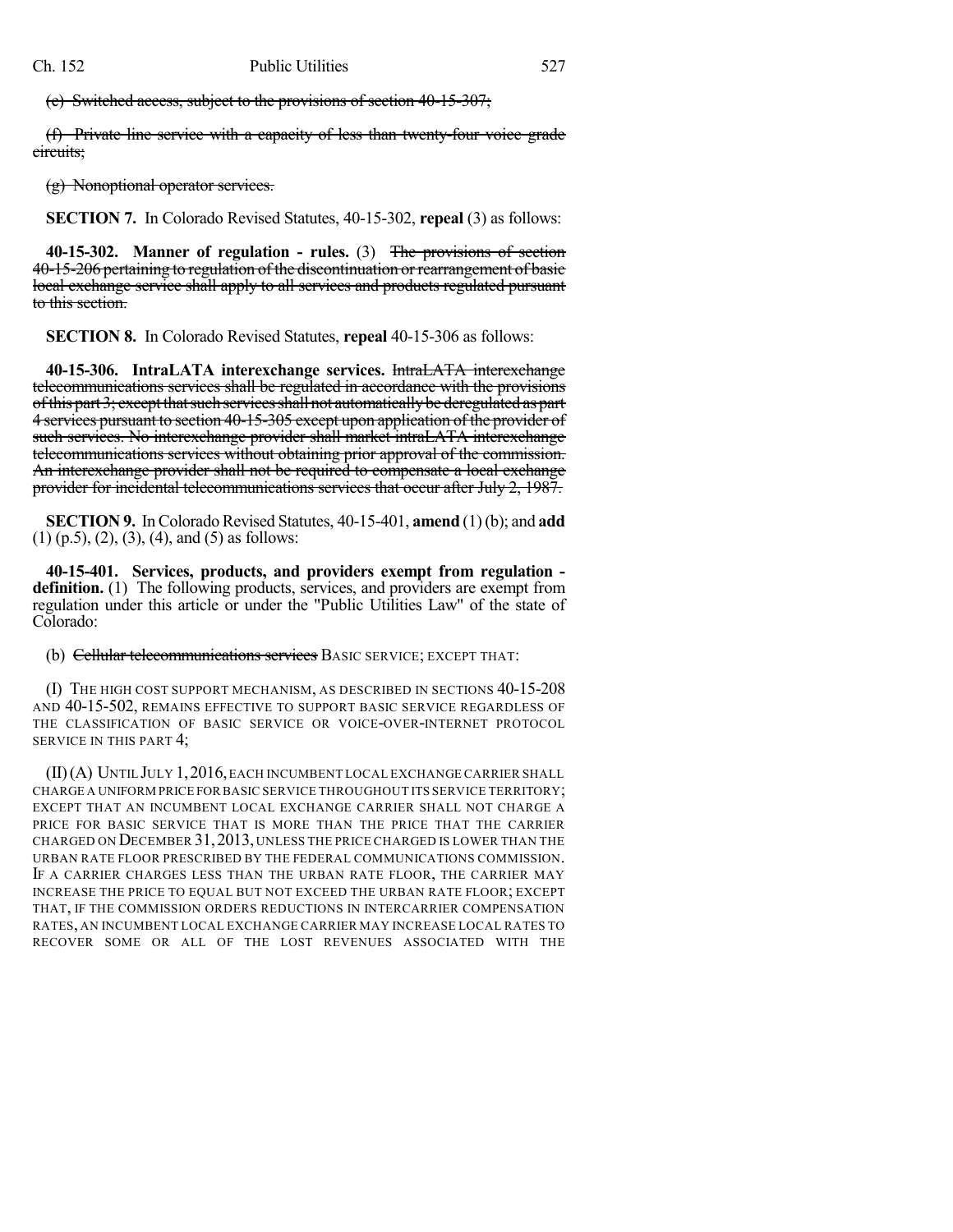COMMISSION'S ACTION.

(B) AS USED IN THIS SUBPARAGRAPH (II),"URBAN RATE FLOOR"MEANS THE BASIC LOCAL EXCHANGE SERVICE RATE REQUIRED TO BE CHARGED IN ORDER TO PREVENT A REDUCTION IN FEDERAL HIGH COST SUPPORT.

(III) UNTIL JULY 1,2016, EACH INCUMBENT LOCAL EXCHANGE CARRIER REMAINS SUBJECT TO ANY OBLIGATIONS AS PROVIDER OF LAST RESORT, AS ESTABLISHED BY THE COMMISSION UNDER SECTION 40-15-502 (6), THROUGHOUT ITS SERVICE TERRITORY;

(IV) ON AND AFTER JULY 1, 2016, THROUGHOUT EACH GEOGRAPHIC AREA FOR WHICH THE COMMISSION PROVIDES HIGH COST SUPPORT MECHANISM DISTRIBUTIONS FOR BASIC SERVICE UNDER SECTIONS 40-15-208 AND 40-15-502 (5), THE COMMISSION RETAINS THE AUTHORITY TO:

(A) DESIGNATE PROVIDERS OF LAST RESORT UNDER SECTION 40-15-502 (6);

(B) DETERMINE A MAXIMUM PRICE FOR BASIC SERVICE UNDER SECTION 40-15-502 (3) (b);

(C) PROHIBIT PROVIDERS FROM DISCONTINUING BASIC SERVICE, NOTWITHSTANDING SECTION 40-15-111; AND

(D) AUDIT, INVESTIGATE, AND ENFORCE COMPLIANCE WITH REGULATION PERMITTED IN SECTIONS 40-15-208, 40-15-401, AND 40-15-502 (5);

(V) PROVIDERS OF BASIC SERVICE REMAIN SUBJECT TO THE FOLLOWING FEES AND SURCHARGES:

(A) HIGH COST SUPPORT MECHANISM ASSESSMENTS CALCULATED UNDER SECTION 40-15-502 (5) (a);

(B) EMERGENCY SERVICE SURCHARGES ASSESSED UNDER PART 1 OF ARTICLE 11 OF TITLE 29, C.R.S., TO SUPPORT 911 SERVICE; AND

(C) TELECOMMUNICATIONS RELAY SERVICE CHARGES ASSESSED UNDER ARTICLE 17 OF THIS TITLE; AND

(VI) IF, AFTER JULY 1, 2018, THE COMMISSION FINDS THAT RE-REGULATION OF BASIC LOCAL EXCHANGE SERVICE IS NECESSARY TO PROTECT THE PUBLIC INTEREST FOLLOWING A HEARING AND UPON FINDINGS OF FACT AND CONCLUSIONS OF LAW, THE COMMISSION MAY REGULATE BASIC LOCAL EXCHANGE SERVICE UNDER PART 3 OF THIS ARTICLE.

(p.5) PRIVATE TELECOMMUNICATIONS NETWORKS;

(2) NOTHING IN THIS SECTION AFFECTS, MODIFIES, OR EXPANDS:

(a) AN ENTITY'S OBLIGATIONS UNDER SECTIONS 251 AND 252 OF THE FEDERAL "COMMUNICATIONS ACT OF 1934", AS AMENDED, AND CODIFIED IN 47U.S.C. SECS.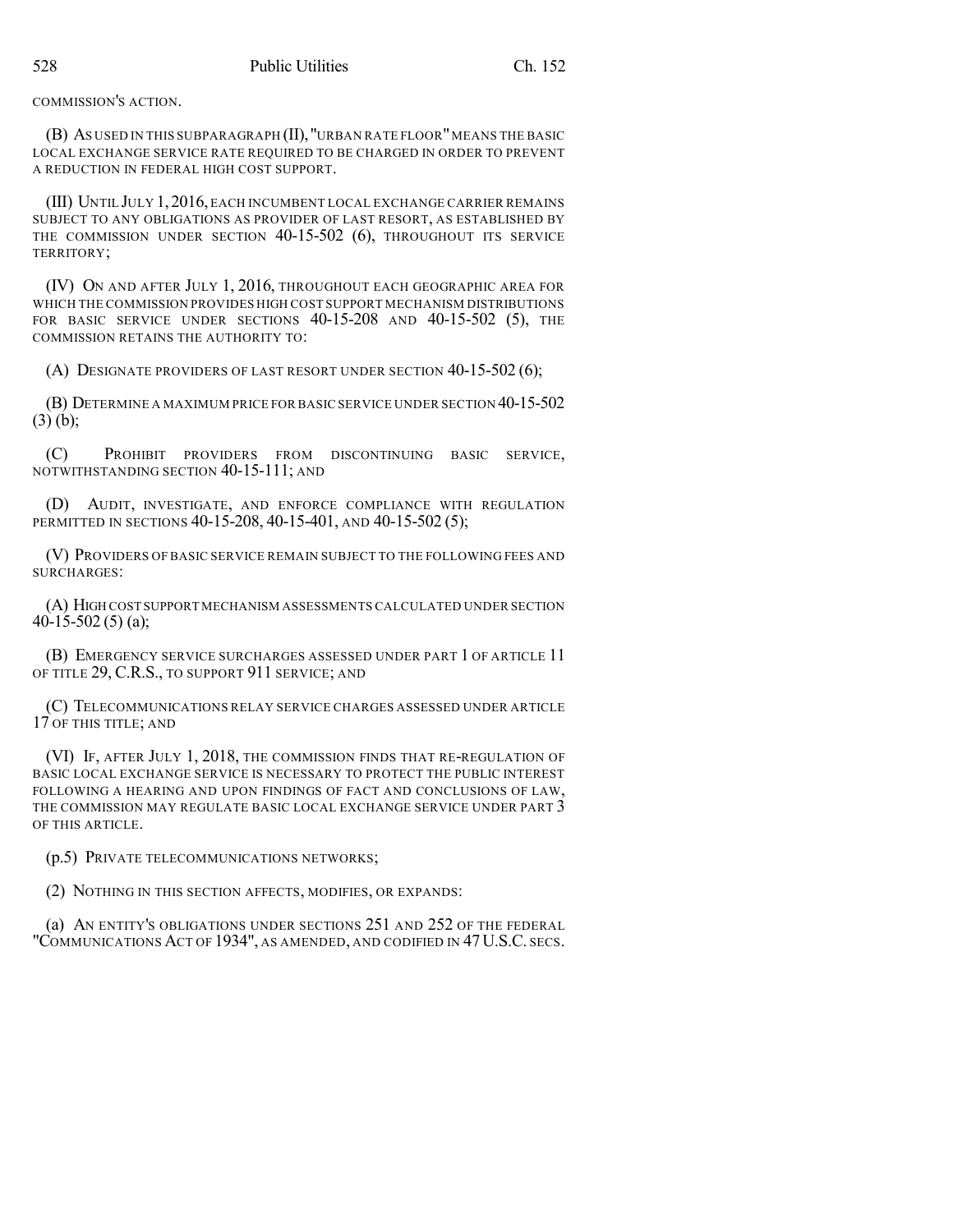251 AND 252;

(b) ANY COMMISSION AUTHORITY OVER WHOLESALE TELECOMMUNICATIONS RATES, SERVICES, AGREEMENTS, PROVIDERS, OR TARIFFS;

(c) ANY COMMISSION AUTHORITY ADDRESSING OR AFFECTING THE RESOLUTION OF DISPUTES REGARDING INTERCARRIER COMPENSATION; OR

(d) THE REQUIREMENTS FOR THE RECEIPT OF STATE OR FEDERAL FINANCIAL ASSISTANCE THROUGH A HIGH COST SUPPORT MECHANISM.

(3) IF A TELECOMMUNICATIONS SERVICE OR PRODUCT IS NOT DEFINED IN PART 1 OF THIS ARTICLE AND IS NOT CLASSIFIED UNDER PART 2 OR 3 OF THIS ARTICLE, THE TELECOMMUNICATIONS SERVICE OR PRODUCT IS CLASSIFIED AS A DEREGULATED TELECOMMUNICATIONS SERVICE UNDER THIS PART 4.

(4) NOTHING IN THIS PART 4 SHALL BE CONSTRUED TO AFFECT, MODIFY, LIMIT, OR EXPAND THE COMMISSION'S AUTHORITY TO REGULATE BASIC EMERGENCY SERVICE.

(5) THIS SECTION DOES NOT AFFECT THE ESTABLISHMENT OR ENFORCEMENT OF STANDARDS,REQUIREMENTS,PROCEDURES,OR PROCUREMENT POLICIES,APPLICABLE TO ANY DEPARTMENT, AGENCY, COMMISSION, OR POLITICAL SUBDIVISION OF THE STATE, OR TO THE EMPLOYEES, AGENTS, OR CONTRACTORS OF A DEPARTMENT, AGENCY, COMMISSION, OR POLITICAL SUBDIVISION OF THE STATE, RELATING TO THE PROTECTION OF INTELLECTUAL PROPERTY.

**SECTION 10.** In Colorado Revised Statutes, 40-15-501, **amend** (3) (c) as follows:

**40-15-501. Legislative declaration - purpose and scope of part.** (3) This part 5 is enacted for the following purposes:

(c) To adapt the regulatory structure of parts 2, 3, and 4 of this article to accommodate multiple providers of local exchange service TELECOMMUNICATIONS SERVICES and to permit alternate forms of regulation for providers of local exchange service.

**SECTION 11.** In Colorado Revised Statutes, 40-15-502, **amend** (5) (a) as follows:

**40-15-502. Expressions of state policy.** (5) **Universal service support mechanisms.** (a) In order to accomplish the goals of universal basic service, universal access to advanced service, and any revision of the definition of basic service under subsection  $(2)$  of this section, the commission shall create a system of support mechanisms to assist in the provision of such services BASIC SERVICE in high-cost areas THAT ARE WITHOUT EFFECTIVE COMPETITION FOR BASIC SERVICE, APPLYING THE FACTORS STATED IN SECTION 40-15-207; EXCEPT THAT SUPPORT PROVIDED IN A PARTICULAR GEOGRAPHIC SUPPORT AREA IS NOT AFFECTED UNTIL THE COMMISSION MAKES A FINDING APPLYING THE FACTORS LISTED IN SECTION 40-15-207. These support mechanisms shall be funded equitably and on a nondiscriminatory, competitively neutral basis through assessments, which may